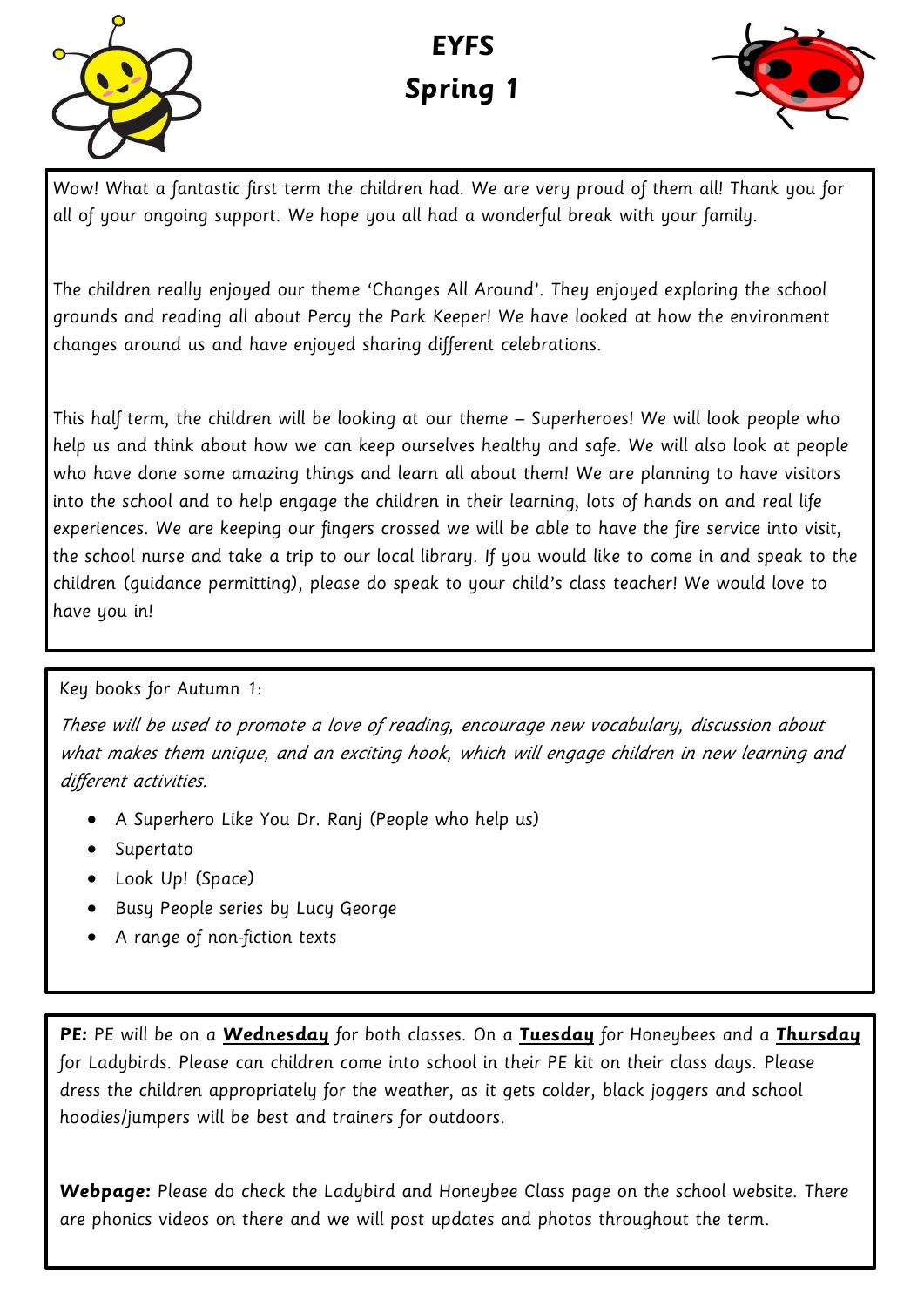## **Personal, Social and Emotional Development**

SCARF Unit: Keeping myself safe

During this unit, we will explore the following:

- What does being safe mean?
- What is safe to go in my body? (thinking about healthy eating, oral hygiene)
- How can I keep myself safe indoors?
- How can I keep myself safe outdoors? (thinking about road safety)
- We will continue to explore feelings and taking some time to think about our feelings and listen to what they are telling us.
- As part of this unit, we will look at E-Safety and how to keep safe online
- We will have visitors into school, and with them, we will think about different people who help to keep use safe or how they can help.

## **Communication and Language**

Key Vocabulary for this half term:

Hero, healthy, hygiene, plaque, pedestrian, physical, occupation, Space, satellite, space station

- We will continue to use circle times, as a whole class and in small groups to develop use of language and communication skills.
- As we explore and learn the meaning of new and key vocabulary, we will encourage children to use the new vocabulary when talking and explaining.
- The children will continue to listen to each other and develop their use of questioning, to ask a question to a friend about something they have told us. (Who, Where, When, Why, What, How)
- The children will be encouraged to retell a story we have read in their own words.
- We will think about questions we can ask about what we read and answer these.
- The children will continue to learn different rhymes.
- The children will talk about how different people help us and talk about the role of healthy food and exercise in staying healthy.
- The children will talk about a significant event in history, recalling what happened and talk about why it is important.

#### **Physical Development:**

#### **Fine Motor (Finger Gym):**

Children will have continuous access to activities that will develop hand and finger strength, which will help them with pencil grip. We will practice using tools to make changes to materials, such as scissors, split pins, tape. During Read Write Inc, and throughout continuous provision, we will look at the correct letter formation and practice this. We will focus on the letters in children's names and any letters they find tricky.

#### **Gross Motor:**

Children will have access to resources where they can balance, sit or ride on, or pull and push. Other large movements, such as sweeping with brooms or digging in construction, will work on strengthening the children's shoulder, elbow and wrist joints. We will look at making large movements with ribbons and chalks to help build that movement too.

**PE:** This term, then children will take part in dance/movement sessions and ball skills. We will also look at how we can be healthy, talking about the importance of exercise, sleep, healthy eating and reasonable amounts of screen time.

In dance, children will develop their expressive movement through the topic of 'everyday life'. We will explore space and how they can move safely. The children will explore travelling movements, shapes and balances. We will encourage the children to create their own actions in response to music. They will have the opportunity to copy, repeat and remember actions and we will introduce counting to help them keep in time with the music. The children will perform to others and begin to provide simple feedback.

Children will develop their ball skills through the topic of 'minibeasts'. The children will develop fundamental ball skills such as rolling and receiving a ball, throwing to a target, bouncing and catching, dribbling with feet and kicking a ball. They will develop their fine and gross motor skills through a range of game play using a variety of equipment. Children will be given opportunities to work independently and with a partner.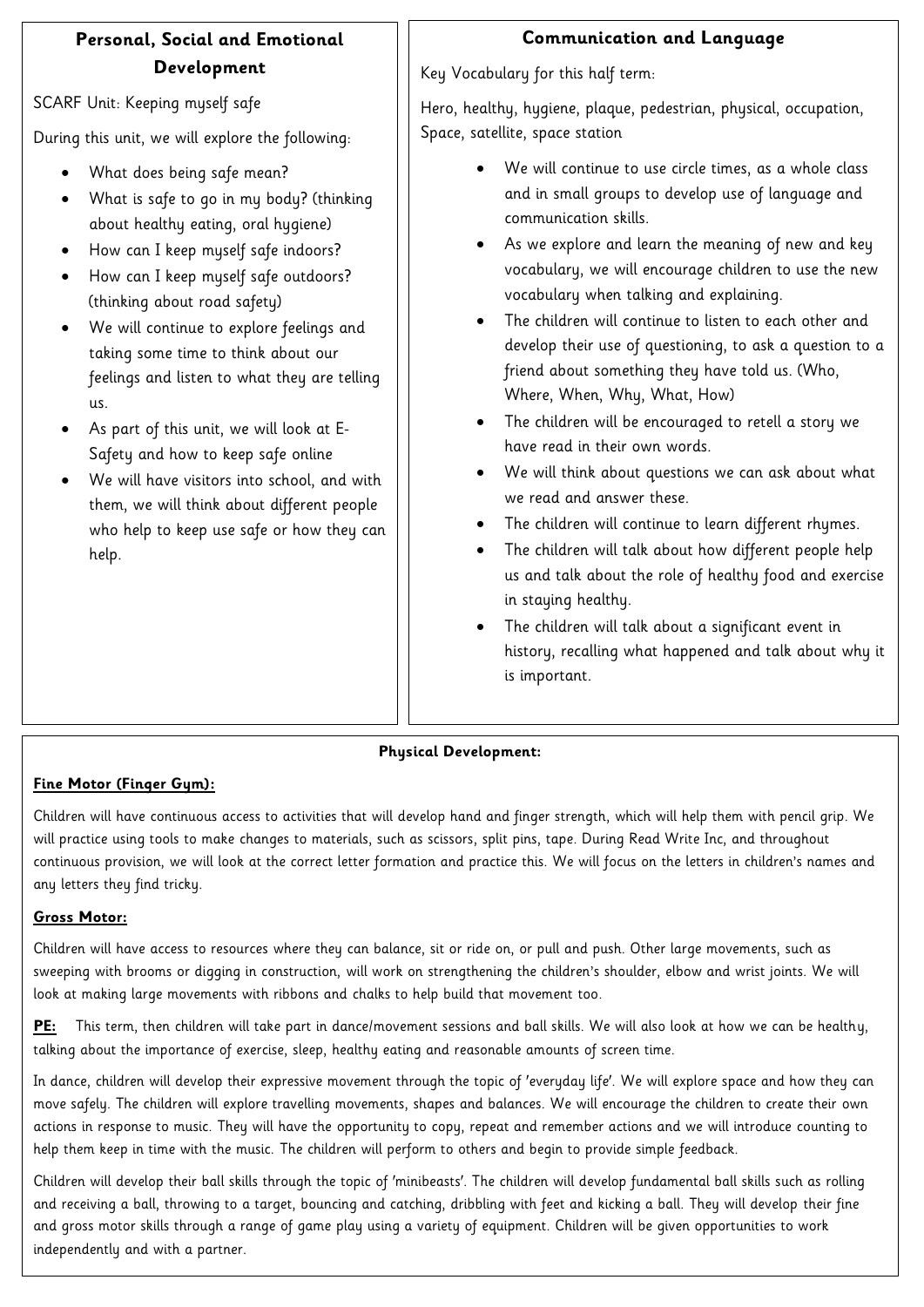# **Understanding of the World**

- The children will learn and talk about the different jobs that adults do and how they can help us (Some examples: paramedics/nurses/doctors/fire fighters/postman/shop assistant/librarian/vet/dentist/crossing patrol/mechanic/coastguard and many, many more!.
- As part of this, we hope to arrange visits for the children so they will have real life experiences.
- The children will understand the importance of keeping our teeth clean and healthy.
- The children will understand and talk about what foods help keep our body healthy and plan and then make a healthy snack.
- The children will learn about the importance of road safety.
- The children will continue to recognise that people have different beliefs and explore these (for example Chinese New Year and Easter).
- The children will explore and learn key information about a historical event. (For example, key dates for space exploration)
- The children will find out about significant figures who have been to space and begin to understand that some events happened before they were born. (For example, The Moon landing. Tim Peake and many more, also through the use of story books, such as Look Up.)

## **Expressive Arts and Design**

- The children will continue to learn how to use different techniques for joining materials when constructing. (For example: Split pins, selotape, treasury tags)
- The children will look at the work of a famous artist and produce a piece of art work using an artists style as a stimulus (Jackson Pollock splatter)
- The children will continue to explore different medians to create pictures, such as paint, pastels, chalk, charcoal. Using different materials and shapes, they will create portraits of others. Thinking about people who help them for inspiration.
- The children will listen to music and think about how it makes them want to move.
- Children will continue explore how the pitch of a sound can be changed, using a variety of different instruments in our music studio. The will also explore the how the volume and tempo of a sound can be changed.
- The children will continue to use our home corner. We will encourage children to take on the roles of different people we learn about and use experiences they have had themselves, such as visits to the vets or doctors.
- The children will use a range of resources to create own props to help their role play.

#### **EYFS EARLY WRITING**

Children will be given opportunities for mark making throughout every day. For example, in our home corner, they may write shopping lists, or write messages. Our writing area is always busy! The children love drawing pictures and writing notes to friends or family. They may practise their names, make cards, or write the letters they know.

Now we have learned all the rhymes for letter formation in Read Write Inc, we will practise the letters, making sure the children start in the correct place to make the shapes.

The children will take part in whole class or small group writing inputs. These inputs may follow the children's interests or line of enquiry or link to the focus book. We use something called Fred Fingers when spelling – this is where the children say a word they want to spell and then segment/break up the word into the sounds, pinching each sound onto their fingers. Eg: cat segmented c-a-t. The children hold up 3 fingers as there are 3 sounds and pinch on the sounds. They then write each sound down to spell the word 'cat'. We encourage the children to use the sounds they know when spelling independently, we call this 'phonetically plausible' spellings. Sounds have different spellings and the children learn them at different stages in Read Write Inc phonics. For example the 'igh' sound, can be written as 'i-e' 'ie', 'y'. This means a child may spell the word kite, as kight, kiet, kyt, kite. Once the children have had a go independently, we will then help them to use the correct spelling.

We will also look at a sentence and talk what we need to remember when writing one. We will plan sentences and count the number of words. We will talk about a Capital letter to begin a sentence and explain why we need finger spaces in between each word. The children will use a lolly pop stick to help them remember! We then use a full stop to finish.

All children are at different stages in their writing. Some may be writing the initial sound they can hear in a word, some the initial and end sound in a word, some sounds in 3 letter words and some children are ready for sentence writing. Teaching and learning is targeted at individual needs. For example if spelling cat, a child may write 'c' 'ct' 'cat' 'cat on the mat'